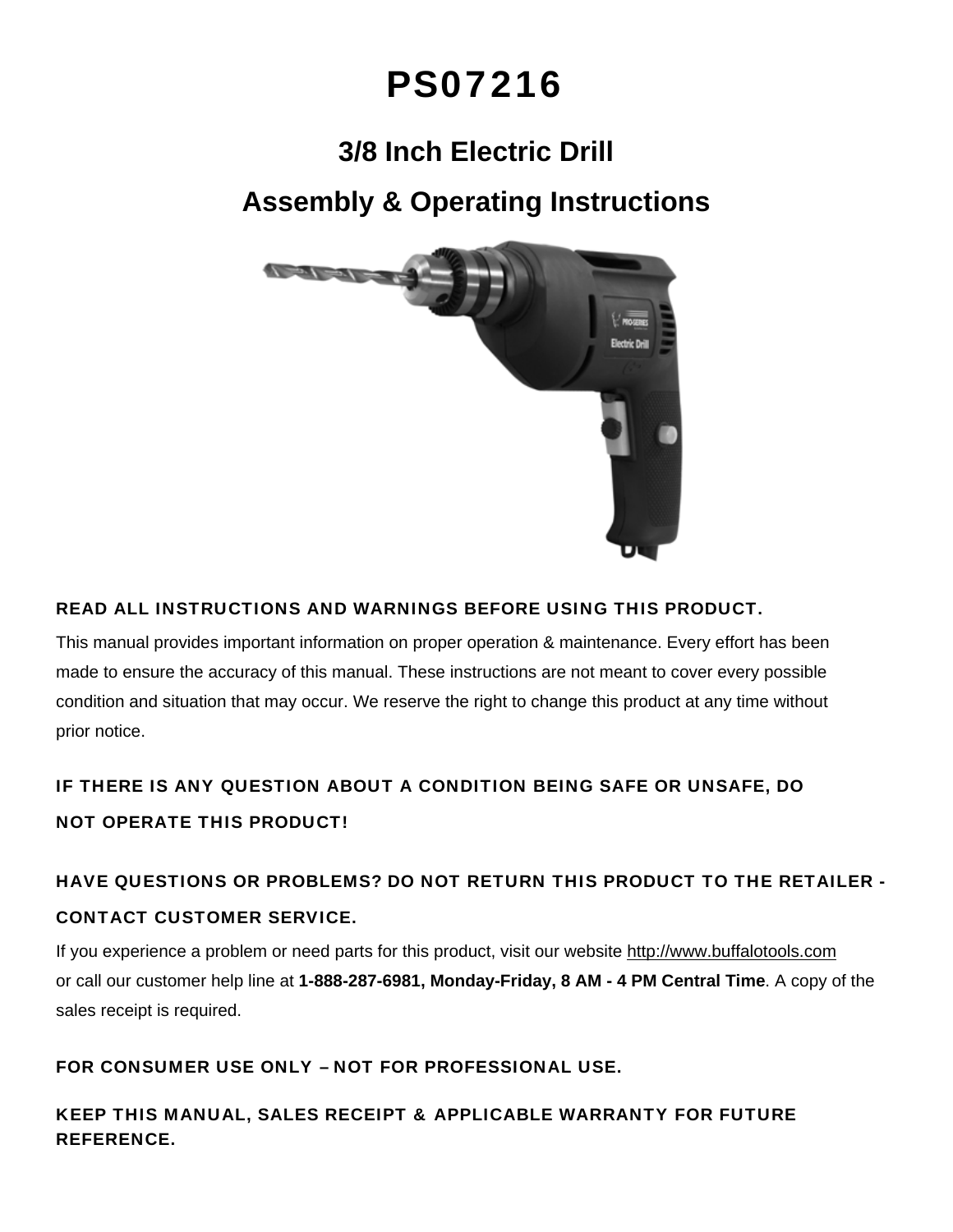# **GENERAL SAFETY RULES FOR ALL ELECTRIC POWER TOOLS**

### **AWARNING**

READ AND UNDERSTAND ALL INSTRUCTIONS. Failure to follow all instructions listed below may result in electric shock, fire and/or serious personal injury.

# **RECOGNIZE SAFETY SYMBOLS, WORDS AND LABELS**

### **What You Need to Know About Safety Instructions**

Warning and Important Safety Instructions appearing in this manual are not meant to cover all possible conditions and situations that may occur. Common sense, caution and care must be exercised when operating or cleaning tools and equipment.

Always contact your dealer, distributor, service agent or manufacturer about problems or conditions you do not understand.



This is the safety alert symbol. It is used to alert you to potential personal injury hazards. Obey all safety messages that follow this symbol to avoid possible injury or death.









DANGER indicates an imminently hazardous situation which, if not avoided, will result in death or serious injury.

WARNING indicates a potentially hazardous situation which, if not avoided, could result in death or serious injury.

CAUTION indicates a potentially hazardous situation which, if not avoided, may result in minor or moderate injury.

CAUTION used without the safety alert symbol indicates a potentially hazardous situation which, if not avoided, may result in property damage.

NOTE provides additional information that is useful for proper use and maintenance for this tool. If a NOTE is indicated make sure it is fully understood.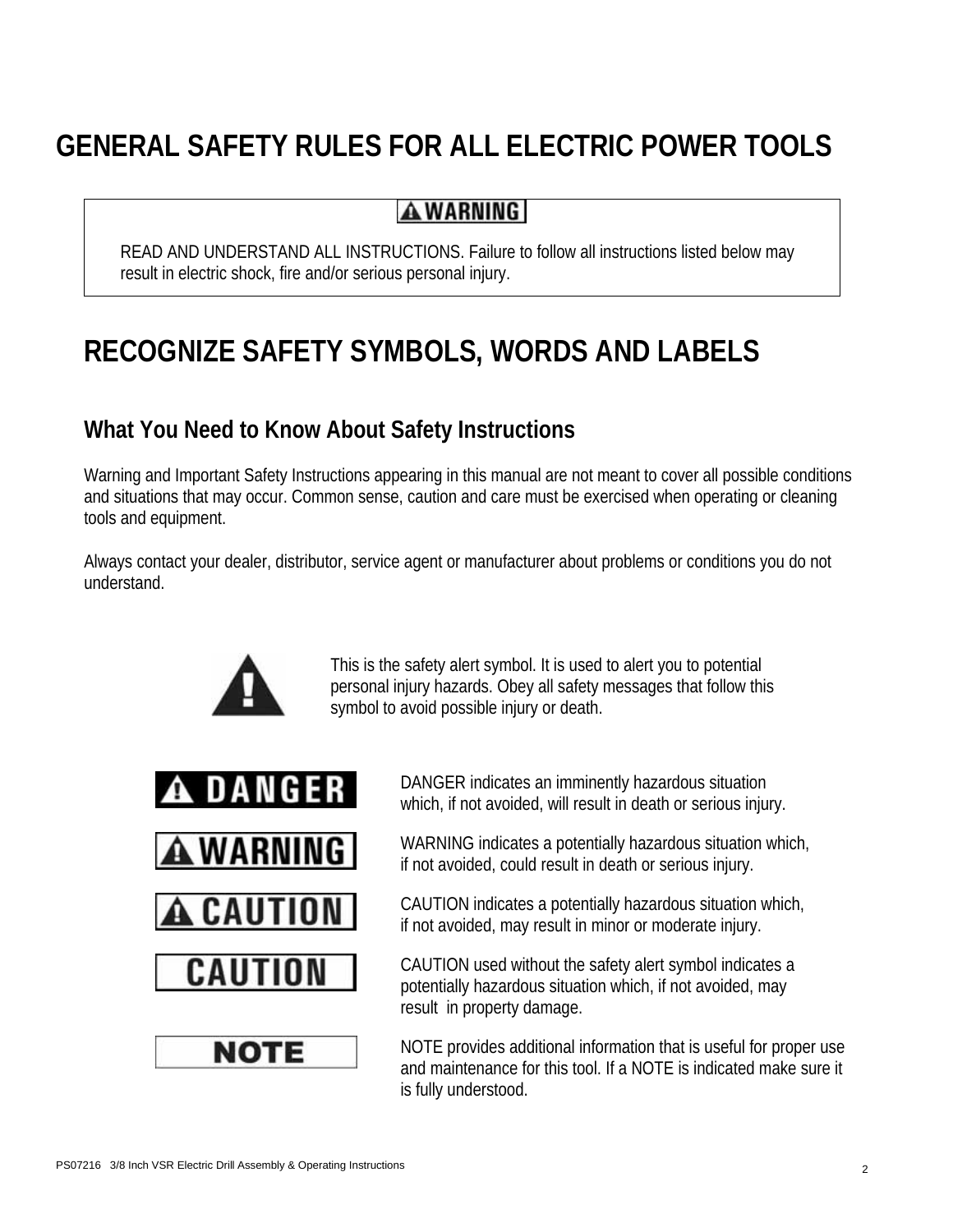### **IMPORTANT SAFETY INSTRUCTIONS**

### **WORK AREA**



**Keep your work area clean and well lit.** Cluttered work benches and dark work areas may cause accidents or injury.

**Do not operate power tools in explosive areas, such as in the presence of flammable liquids, gases or dust.** Power tools create sparks which may ignite the dust or fumes.

**Keep bystanders, children and visitors away while operating a power tool.** Distractions can cause you to lose control.

### **ELECTRICAL SAFETY**

**Double insulated tools are equipped with a polarized plug (one blade is wider than the other.) This plug will fit in a polarized <br>Double insulated tools are equipped with a polarized plug (one blade is wider than the othe outlet only one way. If the plug does not fit fully in the outlet, reverse the plug. If it still does not fit, contact a qualified electrician to install a polarized outlet. Do not change the plug in any way.** Double insulation eliminates the need for the three wire grounded power cord and grounded power supply system.

**Avoid body contact with grounded surfaces such as pipes, radiators, ranges and refrigerators**. There is an increased risk of electric shock if your body is grounded.

**Do not abuse the cord. Never use the cord to carry the tool or pull the plug from an outlet. Keep the cord away from heat, oil, sharp edges, or moving parts. Replace damaged cords immediately**. Damaged cords increase the risk of electric shock.

**When operating the tool outside, use an outdoor extension cord marked "WA" or "W."** These cords are rated for outdoor use and reduce the risk of electric shock. Make sure the extension cord being used is in good condition. If there are any cuts or nicks (no matter how deep) in the insulation, DO NOT use that cord. Also, make sure the extension cord is heavy enough to carry the current needed. DO NOT use small "around-the-house" lamp extension cords. These cords can easily overheat and/or catch fire when used with power tools.

### **TOOL USE & CARE**

**USE CAUTION**<br>Use clamps or other practical ways to secure and support the workpiece to a stable platform. Holding the work by hand or against your body is unstable and may lead to loss of control.

**Do not force tool. Use the correct tool for your application.** The correct tool will do the job better and safer at the rate for which it is designed.

**Do not use the tool if the power switch does not turn it "ON" or "OFF".** Any tool that cannot be controlled with the switch is dangerous and must be repaired.

**Disconnect the power cord plug from the power source before making any adjustments, changing accessories or storing the tool.** Such preventive safety measures reduce the risk of starting the tool accidentally.

**Store idle tools out of reach of children and other untrained persons.** Tools are dangerous in the hands of untrained users.

**People with pacemakers or other electronic devices should consult with a physician before operating this product.** Interruption or failure of the pacemaker could occur when electrical equipment is operated within close proximity of electrical devices.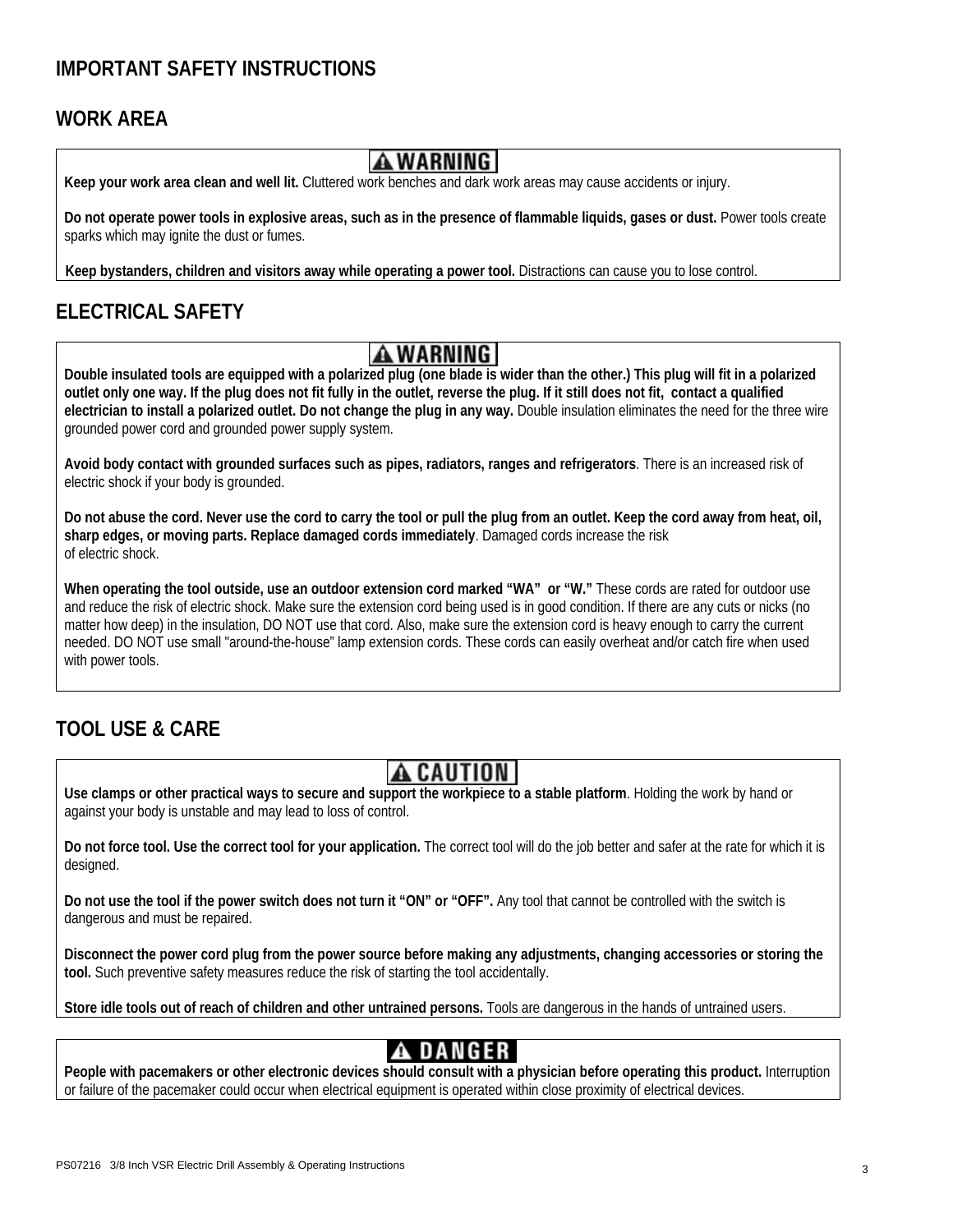**Inhaling dust created as a result of construction projects could be hazardous to your health.** Construction dust may contain chemicals, which are known to cause cancer, birth defects and other reproductive harm in the State of California.

These chemicals could be, but are not limited to: lead from lead based paints, crystalline silica from bricks or cement, arsenic, and chromium from chemically treated-lumber.

To reduce your risk of exposure to harmful materials: always wear a dust mask that is designed to filter out hazardous microscopic contaminants, always work in a well ventilated area, and wear other approved safety equipment.

WARNING |<br>Wash hands after handling the power cord. Touching the power cord could expose you to lead, which is known in the State of California to cause cancer, birth defects and other reproductive harm.

**All work areas should be clean and well lit.** Accidents are more likely to occur in poorly lit and cluttered areas.

**Do not operate power tools in the presence of flammable liquids, gas, or dust.** Sparks created from the power tool could ignite flammable materials.

**Keep children, and other distractions at a distance while operating power tools.** 

 **This power tool is equipped with a polarized plug, meaning one blade is wider than the other and is designed to fit into a standard polarized outlet.** The plug will fit into polarized outlets only one way. **DO NOT FORCE THE PLUG INTO THE OUTLET!** If the plug does not fit, a polarized outlet may need to be installed by a qualified electrician.

**Keep the power cord in good condition, and replace damaged cords immediately.** Do not use the cord to pull the plug from the **Keep the plug from the** outlet. Keep the cord away from materials and surfaces that could damage cords. The risk of electric shock increases when the power cord is damaged.

**AWARNING**<br>Always use the appropriate extension cord, making sure it is rated for use with power tools. Always be sure the extension cords are in good condition, free of cuts or nicks in the insulation. If using the power tool in an outside area with an extension cord, make sure the cord is rated for outdoor use.

**Do not make contact with a grounded surface while using this power tool.** Contact with surfaces like pipes, radiators or major appliances increases your risk of electric shock.

## **A WARNING**

**Use common sense while operating this power tool.** 

Do not use this tool if you are:

- Feeling tired or are under the influence of alcohol or drugs.
- Wearing loose clothing or jewelry. Keep long hair pulled back and away from moving parts.
- Overreaching or have improper footing. Handling the tool in this way could cause serious injury.

When using this power tool always:

- Wear the proper safety equipment, such as safety goggles, dust masks, non-skid shoes, etc.
- Check to be sure all adjusting keys or wrenches have been removed before starting the power tool.
- Check to be sure the power switch is in the "OFF" position before plugging the power tool into an electrical outlet.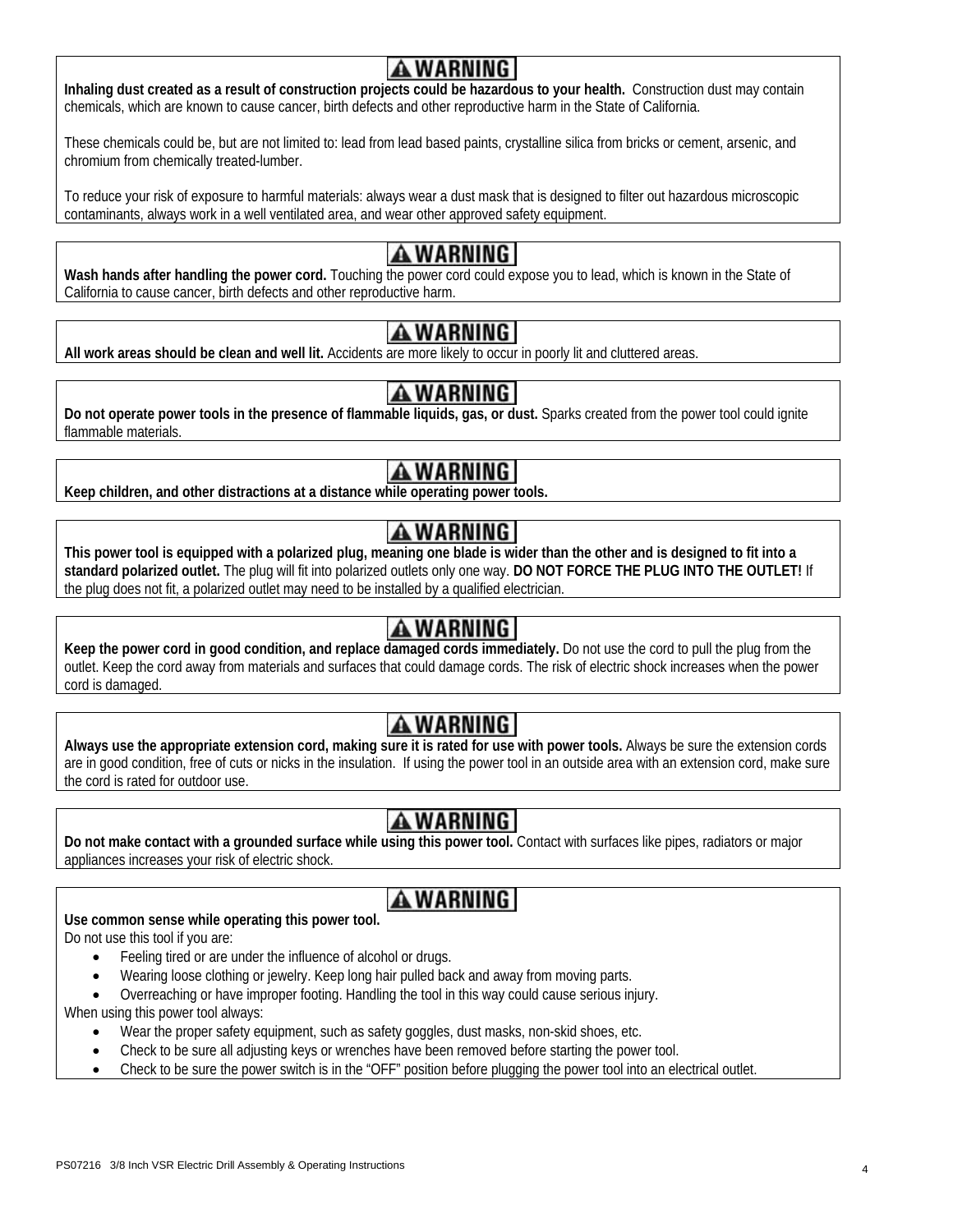**Follow these steps to maintain safe working conditions and good working condition of power tools.** Improper care can result in electric shock or serious injury.

- Secure and support the work piece using clamps. **Do not use your hands to hold the piece in place.**
- Use the correct tool for the job. Using the correct tool is safer and faster.

**Safety glasses and ear protection must be worn during operation.**

- **Make sure the power switch is in good working order.** If the power switch no longer turns the tool "ON" or "OFF", discontinue use, and have the tool replaced or repaired.
- **Remove the power cord from the power source before storage, changing accessories, or moving the tool.**
- **Keep out of reach of children**, or any untrained person. Store tools in a safe and dry place.
- **Keep tools clean, and cutting tools sharp.** Maintaining tools with proper care will increase the life of the power tool, and reduce the risk of injury.
- **Check to be sure all moving parts are free from binding and are properly aligned.**
- Use only accessories that are recommended by the manufacturer for your tool model.
- **Hold the tool by the insulated grip when using in an area where contact with a "live" wire is a possibility.**

 **Only qualified repair personnel must perform tool service.** Service or maintenance performed by unqualified personnel could result in a risk of injury.

 **You can create dust when you cut, sand, drill or grind materials such as wood, paint, metal, concrete, cement, or other masonry. This dust often contains chemicals known to cause cancer, birth defects, or other reproductive harm. Wear protective gear. According to the State of California, this tool contains chemicals known to cause cancer, birth defects, or other reproductive harm.**

### **SERVICE**

**Tool service must be performed only by qualified repair personnel.** Service or maintenance by unqualified personnel could result in a risk of injury.

When servicing a tool, use only identical replacement parts. Follow instructions in the Maintenance section of this manual. Use of unauthorized parts or failure to follow Maintenance Instructions may create a risk of shock or injury.

### **IMPORTANT SAFETY INSTRUCTIONS**

**Before using you need to become familiar with the operation of the tool.** If you are unsure about the operation of the tool, or have any questions about the proper use of the tool, call Customer Service at 1-888-287-6981.

Follow these instructions for safe handling of the tool:

- Always secure and support the work piece using clamps. **Do not use your hands to hold the piece in place.**
- **Do not use solvents containing carbon tetrachloride, ammonia or acetone to clean the tool.** Never use gasoline, paint thinner, or other caustic chemicals that can damage the plastic parts of the tool.
- **Always use the appropriate safety gear when operating this tool.** Including but not limited, to goggles, dust mask or respirator. Always work in a well-ventilated area to reduce your exposure to harmful chemicals and dust particles.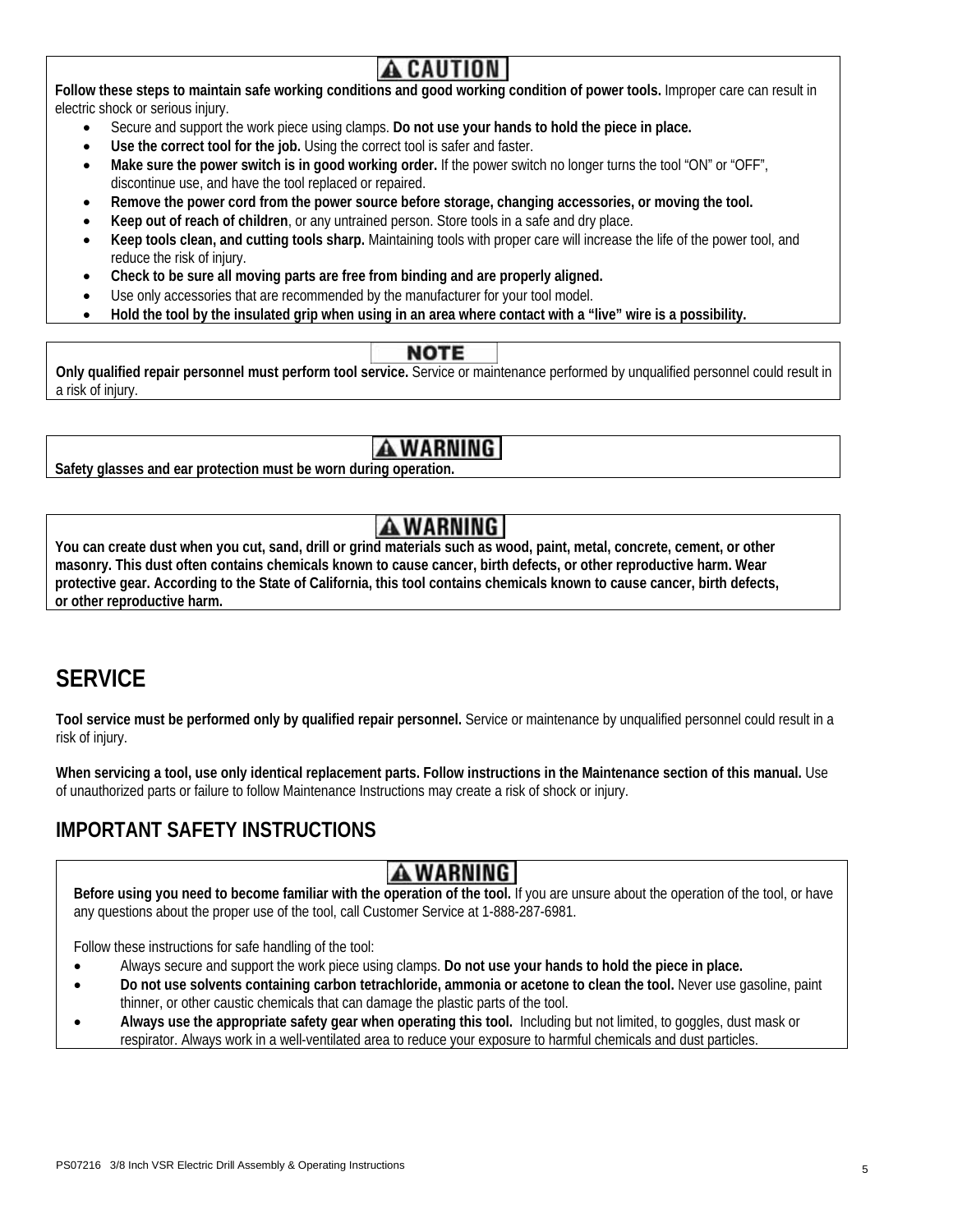- 380 Watt
- 120V / 60 Hz
- 0-3,000 RPM (No-Load)
- 3/8 Inch Max Drilling
- Variable Speed
- Forward / Reverse
- Lock-On Button
- Built-In Level

### **PACKAGE CONTENTS**

• VSR Drill

### **COMPONENTS**

Observe the locations and functions of the various components and controls of this tool.

### **FEATURES** SPECIFICATIONS

• Rated Voltage 120V / 60 Hz • Max Drilling Diameter 3/8"



### **ASSEMBLY**

### **INSERTING DRILL BITS**



**Unplug the power plug from the AC power source before assembly, adjustments, or adding/removing accessories.**

**To prevent personal injury, always remove chuck key from chuck after each use.** 

Using the power of the drill to adjust the diameter of the chuck could cause serious injury.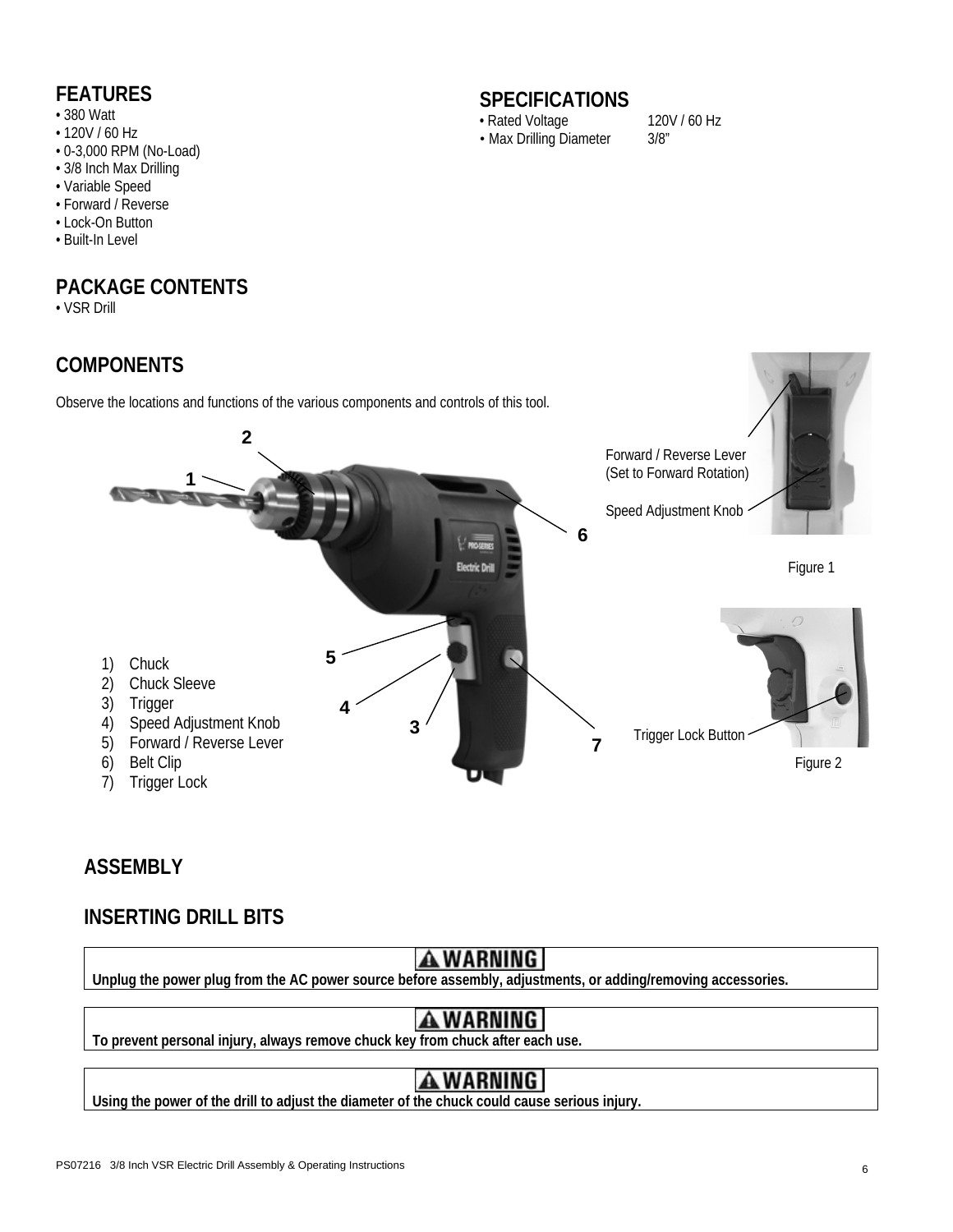To loosen the chuck sleeve, insert chuck key, rotate counter-clockwise, then open the chuck to the approximate diameter of the drill bit. For small drill bits, insert the bit into the opening of the drill flute. For larger bits, push the bit in as far as it will go. To tighten the chuck sleeve, rotate clockwise until the bit is held firmly in the chuck and tighten with the chuck key. Replace chuck key in chuck key holder.

### **DRILL OPERATION**

| <b>NOTE</b>                                                                                          |  |  |  |  |  |  |  |  |  |
|------------------------------------------------------------------------------------------------------|--|--|--|--|--|--|--|--|--|
| Unpack product from package and review contents. Keep all packaging until product has been reviewed. |  |  |  |  |  |  |  |  |  |
|                                                                                                      |  |  |  |  |  |  |  |  |  |
| <b>NOTE</b>                                                                                          |  |  |  |  |  |  |  |  |  |
| Damage to the tool can occur if the forward / reverse button is moved while the chuck is turning.    |  |  |  |  |  |  |  |  |  |

The forward / reverse lever changes the direction of the drill rotation. With the drill pointed towards the work area, move the lever to the right side (Figure 1) for forward (clockwise) rotation, and the left side for reverse (counterclockwise) rotation.

Pulling the trigger starts the drill. Increase drill speed by pulling back on the trigger. To control the maximum speed at which the drill will rotate, turn the speed adjustment knob (Figure 1). With the drill pointed towards the work area, turn the knob counterclockwise to increase speed or clockwise to decrease speed. This drill is equipped with a trigger lock to allow drilling to continue without holding pressure on the trigger (Figure 2). Pull the trigger and press the trigger lock button to engage the lock. Press the trigger to unlock or stop drilling.

### **DRILLING TIPS**

**A CAUTION**<br>Applying too much pressure can result in damage to the drill bit, which could result in serious injury.

## TION

**Be prepared and braced for the twisting action of the drill.**

**AWARNING**<br>Always secure the work piece using clamps. Never use your hands to hold the work piece in place. An unsecured work piece could cause serious injury.

**Wear safety eyewear and dust filters or respirators while using the tool.**

**The motor may overheat if run for long periods of time.** If the motor begins to show signs of overheating, turn the drill "Off" and allow the motor to cool before continuing.

Before beginning, check to make sure the bit is held securely in the chuck, and the forward / reverse button is set for clockwise rotation

Using a center punch, locate the center of the hole to be drilled. Place the tip of the drill on the spot to be drilled, and press the trigger to start the motor. Continue to apply an even pressure on the work to keep the bit cutting into the surface.

### **If the drill becomes jammed, release the trigger and stop drilling to investigate the cause.**

When drilling in wood, frequently remove the bit from the work to clear away wood chips that can build up on the bit. Use a backing block to keep wood from splitting. Be sure the backing block is held securely in place with clamps. If you are not using a backing block, stop drilling when the bit breaks through, and complete the hole from the opposite side.

When drilling in metal, use high quality steel bits and begin drilling with a slow speed. The harder the material being drilled the slower the speed required for the job. Increase speed gradually, and use a punch to start the hole and prevent drill bit run away. The use of lubricants like oil helps keep the bit cool and prolongs drill bit life.